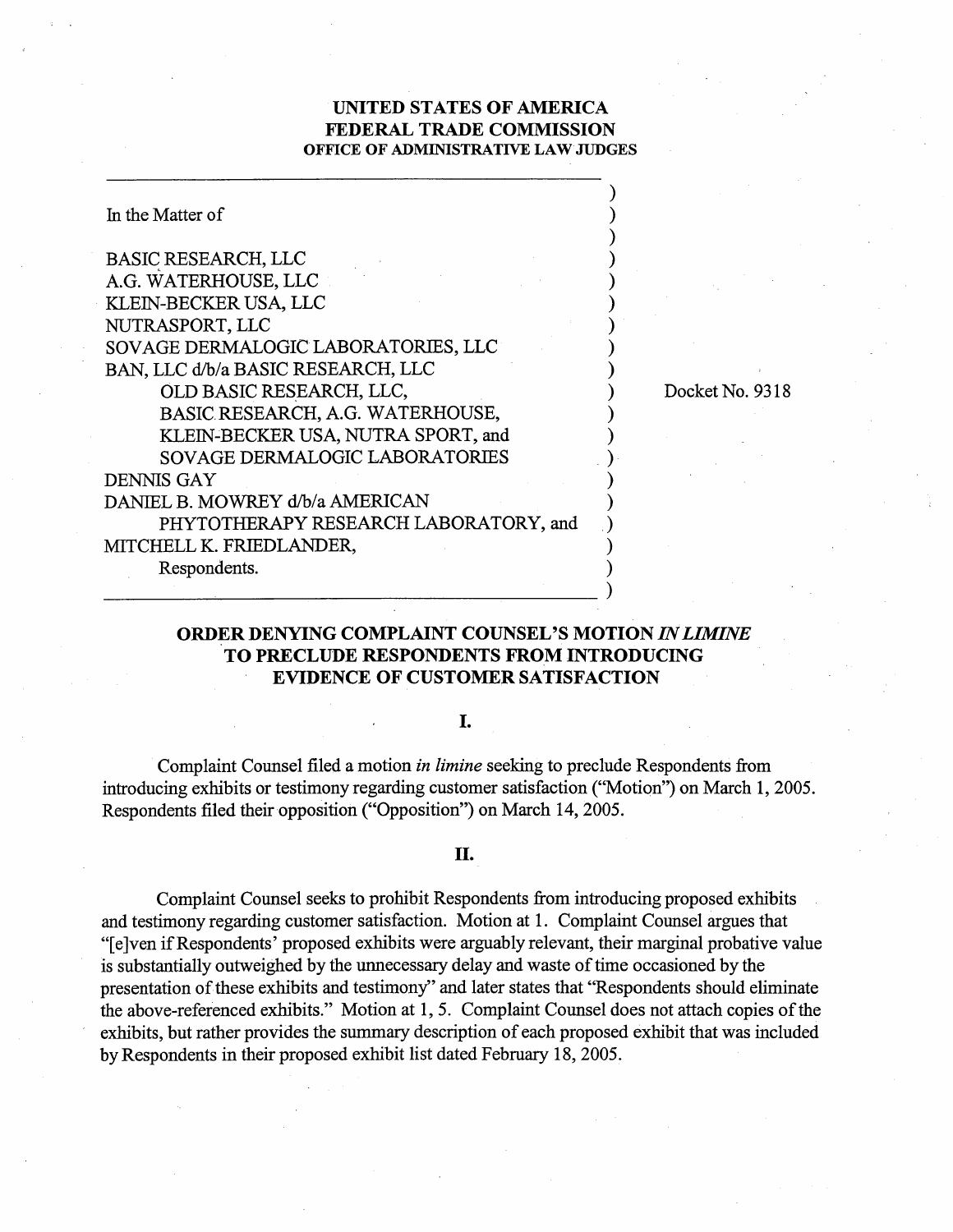Respondents assert that Complaint Counsel's motion is premised upon the assumption that the exhibits are offered for the purposes of bolstering Respondents' substantiation and establishing the efficacy of the challenged products. Opposition at 2. Respondents contend that the exhibits will be relevant to the case and request that the Court reserve ruling on the admissibility of the challenged exhibits until trial. Opposition at 2.

### Ш.

"Motion *in limine*" refers "to any motion, whether made before or during trial, to exclude anticipated prejudicial evidence before the evidence is actually offered." Luce v. United States, 469 U.S. 38,40 n.2 (1984); see also In re Motor Up Corp., Inc., Docket 9291, 1999 FTC LEXIS 207, at \*1 (August 5, 1999). Although the Federal Rules of Evidence do not explicitly authorize in *limine* rulings, the practice has developed pursuant to the court's inherent authority to manage the course of trials. Luce, 469 U.S. at 41 n.4. Motions in limine are generally used to ensure evenhanded and expeditious management of trials by eliminating evidence that is clearly inadmissible. Bouchard v. American Home Products Corp., 213 F. Supp. 2d 802,810 (N.D. Ohio 2002); Intermatic Inc. v. Toeppen, 1998 WL 102702, at \* 2 (N.D. Ill. 1998). Evidence should be excluded on a motion *in limine* only when the evidence is clearly inadmissible on all potential grounds. Hawthorne Partners v. AT&T Technologies, Inc., 831 F. Supp. 1398, 1400 (N.D. Ill. 1993); see also SEC v. US. Environmental, Inc., 2002 WL 3 1323832, at \*2 (S.D.N.Y. 2002). Courts considering a motion in limine may reserve judgment until trial, so that the motion is placed in the appropriate factual context. U.S. Environmental,  $2002$  WL 31323832, at  $*2$ . In limine rulings are not binding on the trial judge, and the judge may change his mind during the course of a trial. *Ohler v. U.S.*, 529 U.S. 753, 758 (2000); *Luce*, 469 U.S. at 41 (A motion in limine ruling "is subject to change when the case unfolds, particularly if the actual testimony differs from what was contained in the defendant's proffer."). "Denial of a motion in limine does not necessarily mean that all evidence contemplated by the motion will be admitted at trial. Denial merely means that without the context of trial, the court is unable to determine whether the evidence in question should be excluded." Noble v. Sheahan, 116 F. Supp. 2d 966, 969 (N.D. Ill. 2000); Knotts v. Black & Decker, Inc., 204 F. Supp. 2d 1029, 1034 n.4 (N.D. Ohio 2002).

A long line of cases has held that the existence of some satisfied customers does not constitute a defense to an action for deceptive practices. FTC v. Amy Travel Serv., Inc., 875 F.2d 564, 572 (7th Cir. 1989); Basic Books, Inc. v. FTC, 276 F.2d 718, 721 (7th Cir. 1960); Independent Directory Corp. v. FTC, 188 F.2d 468, 471 (2d Cir. 1951); FTC v. Five-Star Auto Club, Inc., 97 F. Supp. 2d 502,530 (S.D.N.Y. 2000); *FTC* v. Wilcox, 926 F. Supp. 1091, 1099 (S.D. Fla. 1995). Pursuant to this case law, the exhibits will not be permitted merely to establish the existence of some satisfied customers.

Complaint Counsel also suggests that Respondents may seek to utilize the exhibits as relevant to the existence of a money-back guarantee or to the issue of product substantiation. Motion at 8-10. Respondents have not yet identified the issue to which the exhibits are relevant, Opposition at 2, and the Court will not speculate on potential issues to which the evidence may

 $\overline{2}$